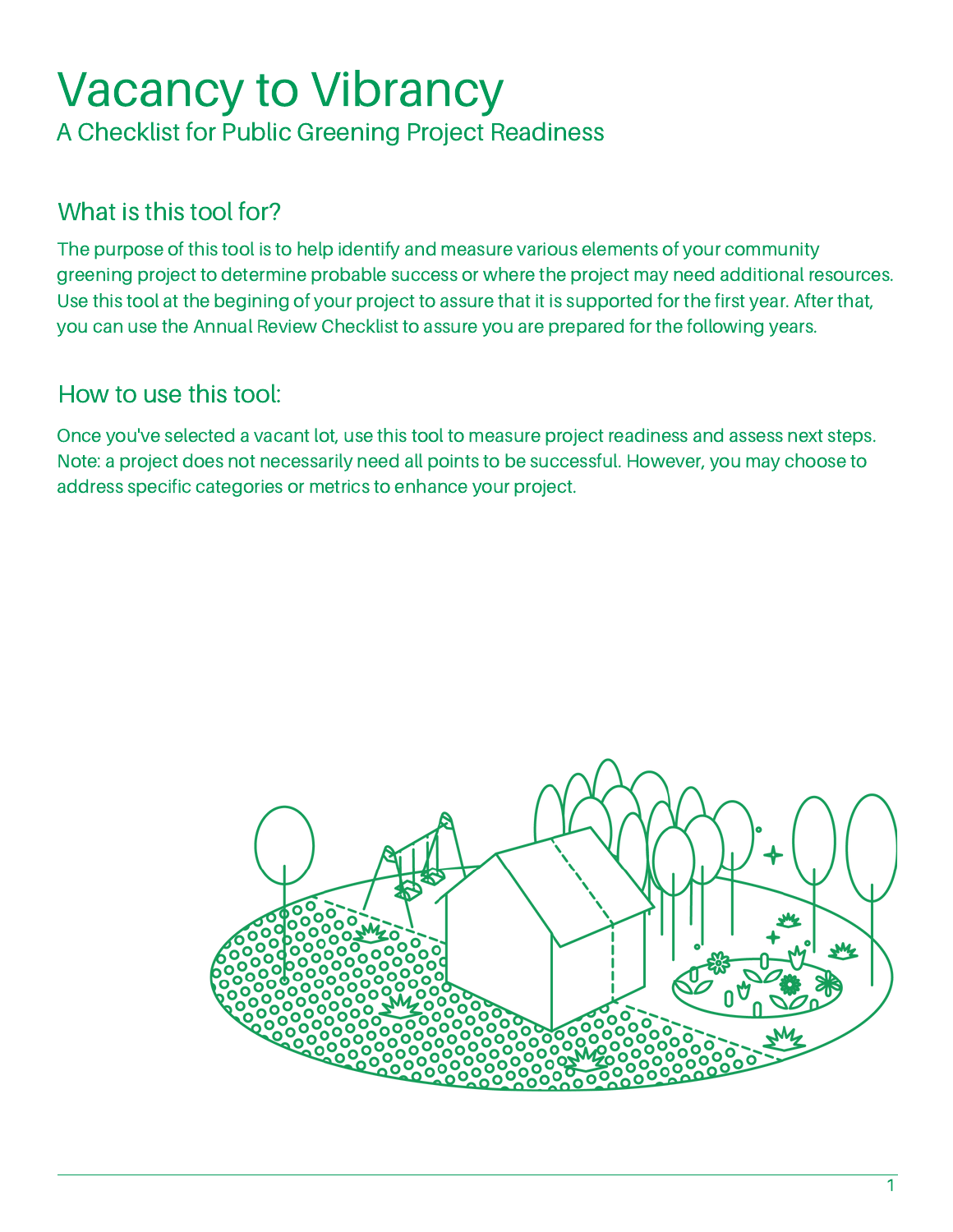### Project location - 1/2 mile radius

| Project is located in a community in which there is evidence of interest in<br>community building initiatives, such as a coat drives, resource fairs, etc.            | Yes $\vert 3 \vert$ | No   0 |
|-----------------------------------------------------------------------------------------------------------------------------------------------------------------------|---------------------|--------|
| Project is located in a community with Neighborhood Organizations, Community<br>Improvement Districts, or Community Development Corporations, etc.                    | Yes $\vert 2 \vert$ | No   0 |
| Project is located near residential buildings or homes                                                                                                                | Yes   $1$           | No   0 |
| Project is located near schools (K-12)                                                                                                                                | Yes   $1$           | No   0 |
| Project is located within walking/accessible distance to public amenities.<br>Examples: library, laundromat, retail, restaurants, drug store, places of worship, etc. | Yes   $1$           | No   0 |
| Project is located near transit                                                                                                                                       | Yes   $1$           | No   0 |
| Property is in a flood zone                                                                                                                                           | $Yes \mid$          | No   0 |

#### **SUBTOTAL**

If you have answered no to many of the metrics in project location, you may ask yourself who is this project serving? Are there enough people that will have access to enjoy/appreciate this project? How are these visitors getting to your project? The more people you serve, the more accessible a project is, the more likely your project will be successful and create meaningful impact.

### Community engagement

Community Engagement refers to the awareness, support, and input from the surrounding residents, businesses, and stakeholders.

| Project is driven by community feedback                                                                 | $Yes   3$ No   0 |  |
|---------------------------------------------------------------------------------------------------------|------------------|--|
| Project is supported by the majority of community members on the surrounding<br>block in each direction | Yes   3   No   0 |  |
| Project is designed to meet community needs/wants                                                       | Yes   3   No   0 |  |

#### SUBTOTAL

If you have answered No to many of the Community Engagement metrics, we would strongly recommend asking the community for input. The project is being developed for the community. The purpose and design should meet the needs and desires of the community, otherwise, the project may not be used at all.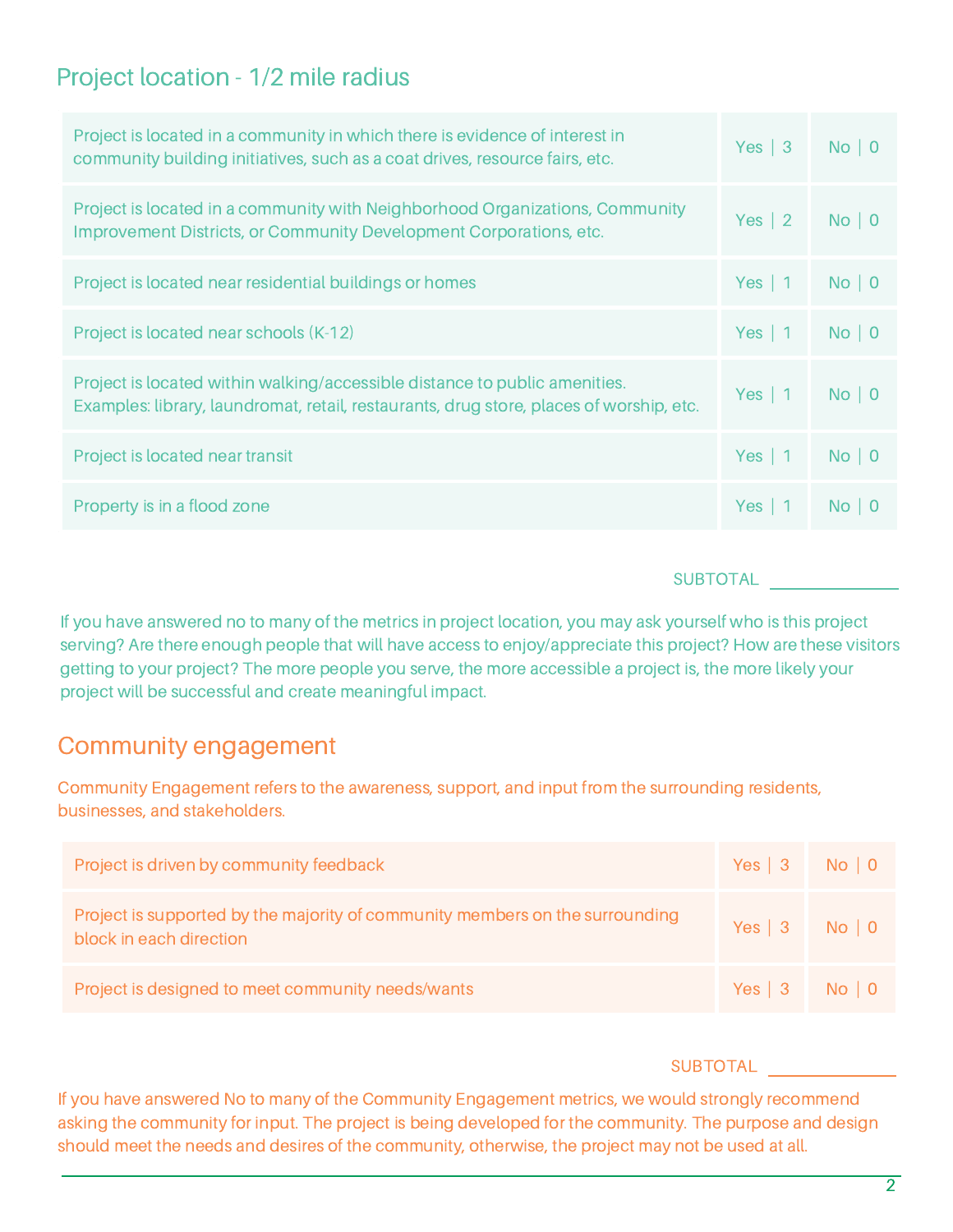### Community involvement

Community Involvment refers to the residents and stakeholders who actively particpate in the planning, design, and development of the project.

| Project is requested by community members                                                              | $Yes   3$ No   0 |  |
|--------------------------------------------------------------------------------------------------------|------------------|--|
| Project Team has included/invited community members to be a part of planning<br>and design process     | $Yes   3$ No   0 |  |
| Project uses local talent and skillsets for planning, design, and implemenation (ie.<br>Local artists) | Yes   2 No   0   |  |
| Project has a community resident that will be able to monitor the space on a<br>regular schedule       | $Yes   3$ No   0 |  |

#### **SUBTOTAL**

If you have answered No to many of the Community Involvement metrics, you may consider asking resdients to be more involved in the project. This could be attending project meetings, giving input on design, offering to monitor the park, or assisting in maintenance. The more involved the community is in the process, the more likely they will feel a sense of ownership to the park. People will be more likely to use the greenspace and also more likely to help with taking care of it.

### Finance

| Project has a budget                                                                 | Yes   3 No   0      |        |
|--------------------------------------------------------------------------------------|---------------------|--------|
| Project has funding/in-kind support for development                                  | Yes $ 2 $           | No   0 |
| Project has funding/in-kind support for maintenance for the first year               | Yes $\vert 2 \vert$ | No   0 |
| Project Team anticipates developing a financial sustainability plan for future years | Yes $\vert$ 1       | No   0 |
| Project Team is aware and applying for funding opportunities                         | Yes $\vert 2 \vert$ | No   0 |
| Project has a contingency plan for unforseen events                                  | Yes $\vert 2 \vert$ | No   0 |

#### **SUBTOTAL**

It is important that you understand the financial implications of your project for it to be implemented and supported. If you have answered No to many of the Finance metrics, create a budget for your design and begin fundraising or asking for support to bring your project to fruition. The Vacancy Collaborative will be creating tools and workships specific to financing to assist you.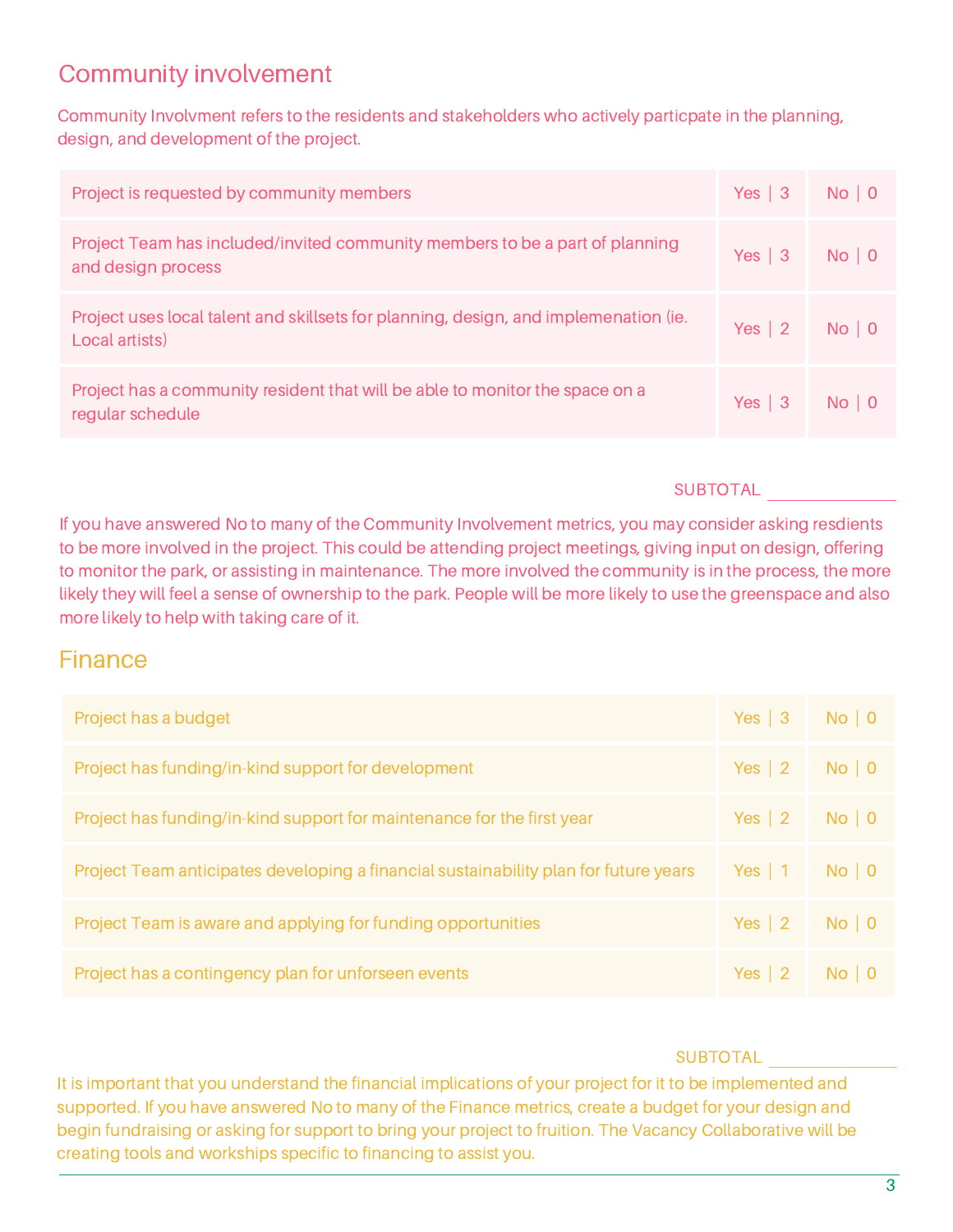## Equity and inclusivity

| Project is accessible to ADA Standards                                                                                                                       | Yes $\vert 3$       | No   0 |
|--------------------------------------------------------------------------------------------------------------------------------------------------------------|---------------------|--------|
| Signage is clear, inclusive, and considers various cultures in the neighborhood                                                                              | Yes $ 2 $           | No   0 |
| Project is multipurpose space                                                                                                                                | Yes $\vert 3$       | No   0 |
| Project is designed for all ages                                                                                                                             | Yes $\vert 3$       | No   0 |
| Project offers seating                                                                                                                                       | Yes $ 2 $           | No   0 |
| Any Structural Items are designed and installed and/or reviewed by the proper<br>professionals to assure safety.                                             | Yes $\vert 3$       | No   0 |
| Project design increases the precieved safety of the space. Example: Project offers<br>visibility and clear sightlines, lighting is installed for nighttime. | Yes $\vert 2 \vert$ | No   0 |

#### **SUBTOTAL**

If you have answered No to many of the Equity and Inclusivity metrics, you may want to revisit your design to assure it is inclusive for all. Consider consulting with an engineer, architect, codes professional, DEI professional, or accessiblity specialist.

### Liability/legal

| Property is leased, purchased, or permited for use by a team member or member<br>organization | $Yes \mid 3$     | No   0 |
|-----------------------------------------------------------------------------------------------|------------------|--------|
| Property has insurance                                                                        | $Yes   3$ No   0 |        |
| Maintenance contracts are in place                                                            | Yes   2 No   0   |        |
| Event contracts are planned for                                                               | Yes   2 No   0   |        |

#### SUBTOTAL

It is important to determine who will be responsible for the property before any development takes place. Be sure to discuss this with your team members and make decisions for what is best for your group.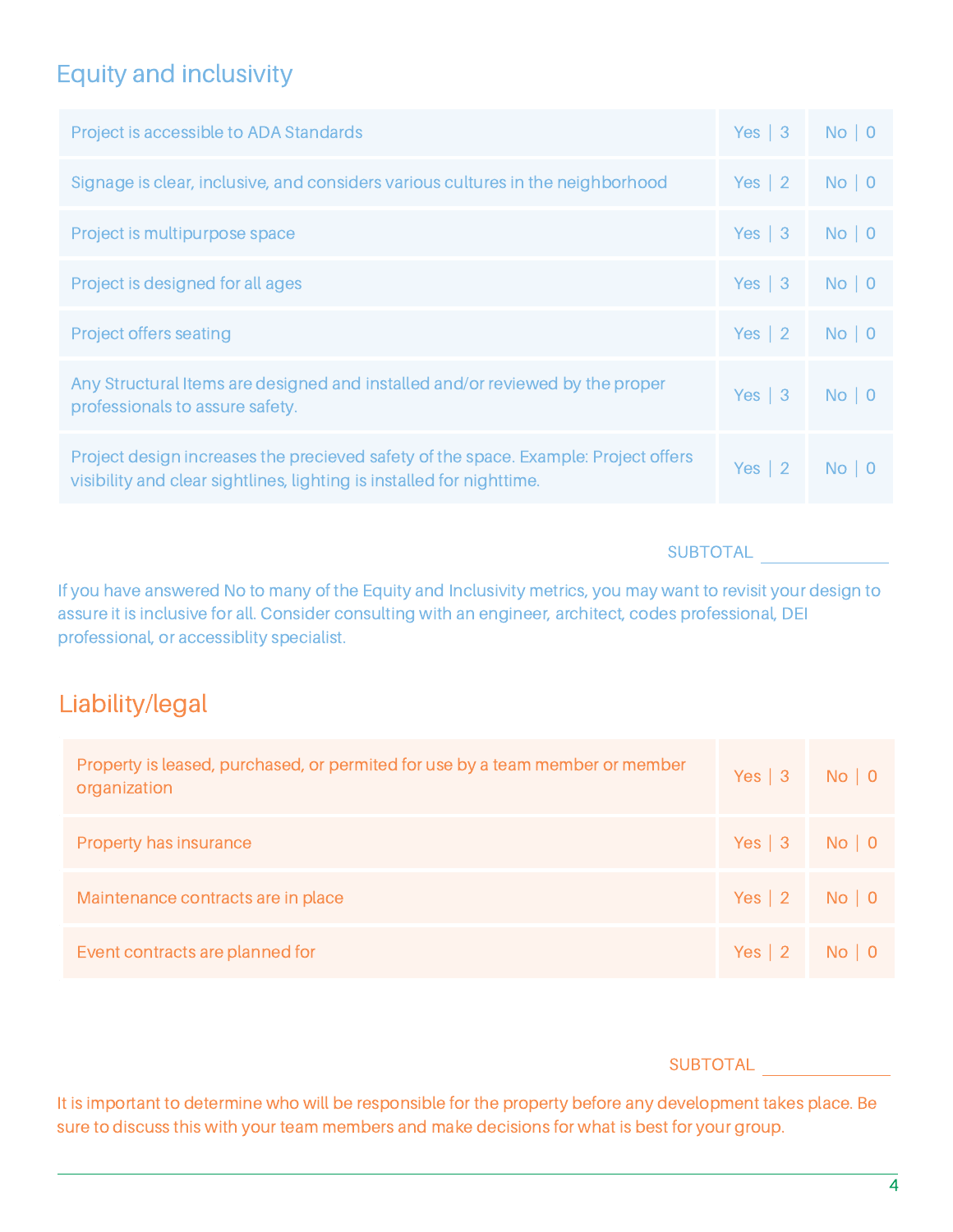### Team/skillset

|                                                                                                                                                   | Project team is 3 people or more | Yes $ 3 $     | No   0 |
|---------------------------------------------------------------------------------------------------------------------------------------------------|----------------------------------|---------------|--------|
| Project team has members or access to those who have knowledge or skills in the<br>following areas. One team member can have more than one skill. |                                  |               |        |
|                                                                                                                                                   | <b>Project Management</b>        | Yes   $1$     | No   0 |
|                                                                                                                                                   | Landscaping                      | Yes   $1$     | No   0 |
|                                                                                                                                                   | Gardening                        | Yes   $1$     | No   0 |
|                                                                                                                                                   | Development/Construction         | Yes   $1$     | No   0 |
|                                                                                                                                                   | <b>Real Estate</b>               | Yes   $1$     | No   0 |
|                                                                                                                                                   | Insurance                        | Yes   $1$     | No   0 |
|                                                                                                                                                   | Law                              | Yes   $1$     | No   0 |
|                                                                                                                                                   | Marketing/PR                     | Yes   $1$     | No   0 |
|                                                                                                                                                   | <b>Community Engagement</b>      | Yes $  1$     | No   0 |
|                                                                                                                                                   | <b>Community Resident</b>        | Yes $  1$     | No   0 |
|                                                                                                                                                   | Finance/Accounting/Budgets       | Yes $  1$     | No   0 |
|                                                                                                                                                   | Fundraising                      | Yes $\vert$ 1 | No   0 |

#### **SUBTOTAL**

Your team doesn't necessarily need all of these skills, the Vacancy Collaborative could connect people or guide you through specific tasks. Your team does not need to be an expert in any of these categories, but you should research procedures and processes when needed. One team member can have more than one skill.